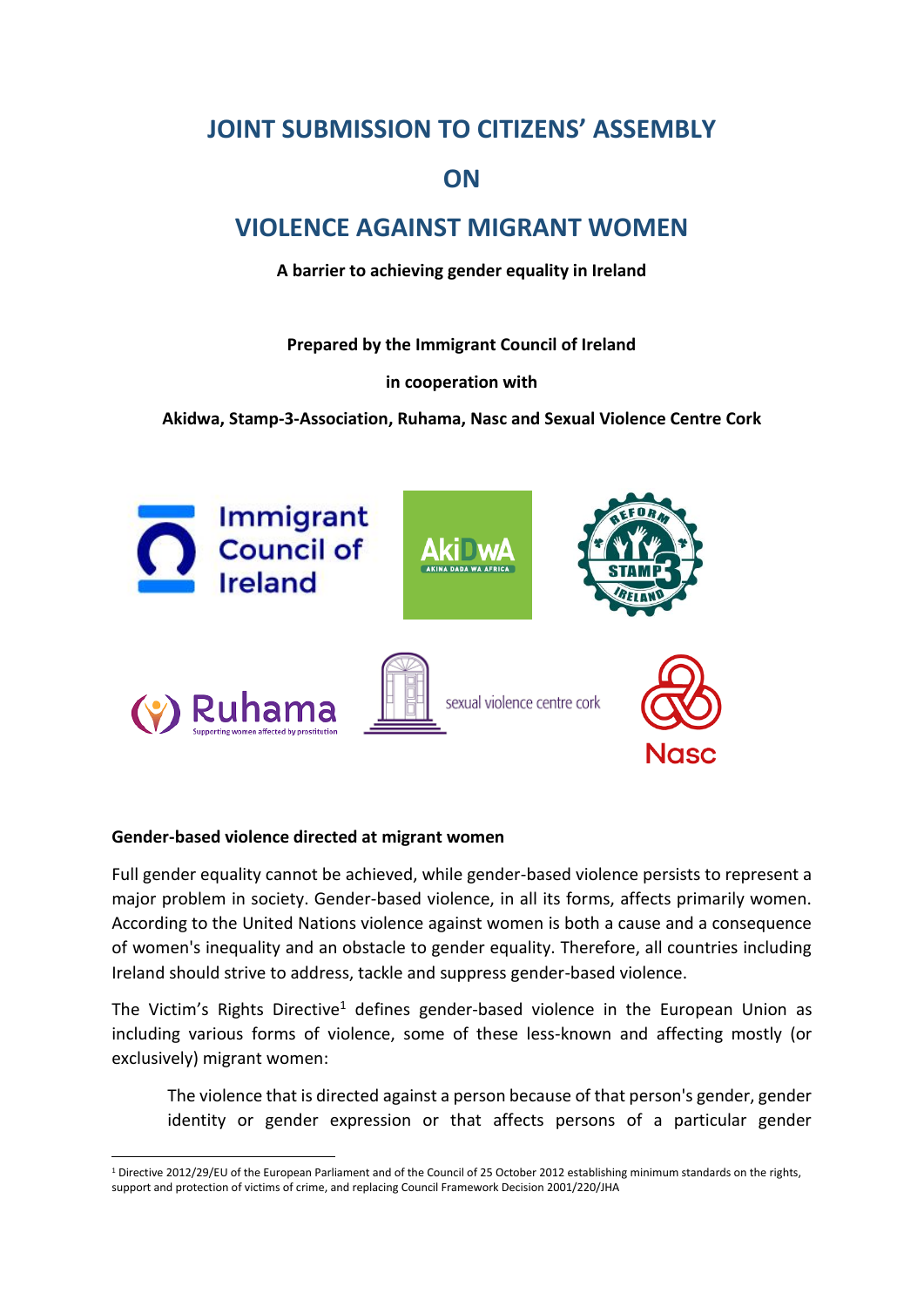disproportionately, is understood as gender-based violence. It …includes violence in close relationships, sexual violence (including rape, sexual assault and harassment), trafficking in human beings, slavery, and different forms of harmful practices, such as forced marriages, female genital mutilation and so-called 'honour crimes'.

Women victims of gender-based violence and their children often require special support and protection because of the high risk of secondary and repeat victimisation, of intimidation and of retaliation connected with such violence. (Recital 17, 2012/29/EU, p. 59)

# **What are the problems?**

# **What could the Citizen's Assembly do to help?**

### **PROBLEM 1. MIGRANT WOMEN-SPECIFIC VIOLENCE IS IGNORED AND NOT MAINSTREAMED**

Overarching strategies directed at violence against women must demonstrate a holistic approach to tackling all forms of gender-based violence and ensure that there are a mutual acknowledgement, synchronicity and effectiveness in the planning of measures and allocation of resources across all forms. This is not the case in Ireland.

Apart from domestic sexual violence, the current National Strategy on Domestic, Sexual and Gender-Based violence 2016-2020 (National Strategy) does not address other forms of violence, as outlined in the standard definition. It is also of note that these omitted forms of violence affect migrant women, which adds a layer of gender inequality to their situation.

For instance, the response to human trafficking has been developed in complete isolation from the National Strategy. This has led to a series of gender-neutral policy decisions which do not recognise or address the needs of trafficked women recovering from sexual exploitation, which is most prevalent in human trafficking.

#### **Context of problem 1**

Migrant women today are an integral part and a sizeable minority among the Irish women. They are exposed to gender-based violence at the same rate as Irish women, in terms of domestic, sexual violence and sexual harassment, which are well-recognised problems with mainstreamed responses. Notably, there are additional complications when the victim of violence is a migrant woman.

However, there are specific forms of gender-based violence that affect overwhelmingly, often exclusively, migrant women. These are sex trafficking and prostitution, female genital mutilation, forced marriages, honour-based violence exploitative surrogacy, sale of babies, sale of eggs and others less known forms exploiting the sexual and reproductive rights of migrant women.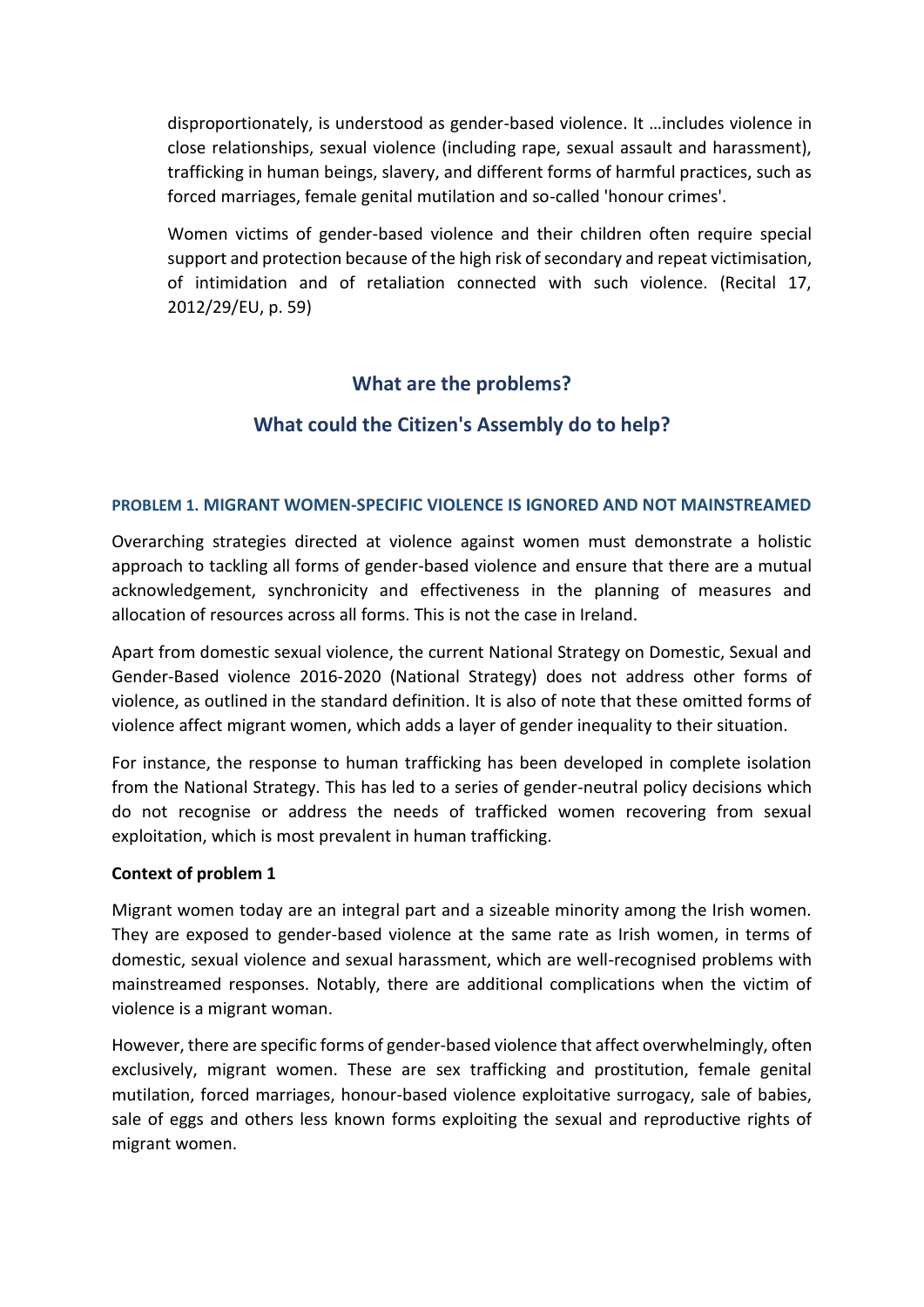These forms are less understood, often ignored and away from the mainstream responses and national strategies on gender-based violence in Ireland. Until this is the case, there is a need for special attention to these migrant women-specific forms of violence. This is the only way to build competence, mainstream and designate resources to tackle these devastating forms of violence against women.

**What could the Citizens' Assembly recommend regarding Problem 1?**

- **Amend the National Strategy on Domestic, Sexual and Gender-based violence to explicitly include all forms of violence, including these affecting migrant women, such as forced marriages, FGM, honour-based violence, sex trafficking/prostitution, sale of babies, eggs and exploitative surrogacy.**
- **Develop and synchronise action plans on the various forms of violence, to mutually refer, complement and reinforce each other in clear terms.**
- **Develop clear indicators, benchmarks and timeframes for addressing all forms of violence, which can be monitored and evaluated from a gender perspective.**
- **Include the migrant women-specific forms of violence in the mapping the relevant services for affected women required under the Istanbul Convention.**

# **PROBLEM 2. TRAFFICKED WOMEN PUT IN DIRECT PROVISION**

Trafficking of women for sexual exploitation is a serious violation of women (more than 95% are migrant women) with life-long consequences. Trafficking for domestic servitude and trafficking for forced marriage are often combined with sexual violence.

This is a crime often committed on the territory of Ireland, which makes it separate from seeking asylum in Ireland. It involves both migrant women third country nationals but also migrant EU citizen women. Yet, when such victims of crime are rescued they are brought to Direct Provision hostels for asylum seekers and left there for a considerable time. The specialised women shelters are off-limit for such trafficked victims.

## **Context of problem 2**

Trafficking of migrant women for sexual exploitation is not recognised and addressed as a form of violence against women in Ireland. The State continues to accommodate trafficked victims in centres designated for asylum seekers, despite criticism from national organisations and other international monitoring bodies. The Direct provision centres are not genderspecific, lack privacy, and the level of care required for victims of trafficking is not provided. Early sexualised vulnerable women are often propositioned inside and outside the centre,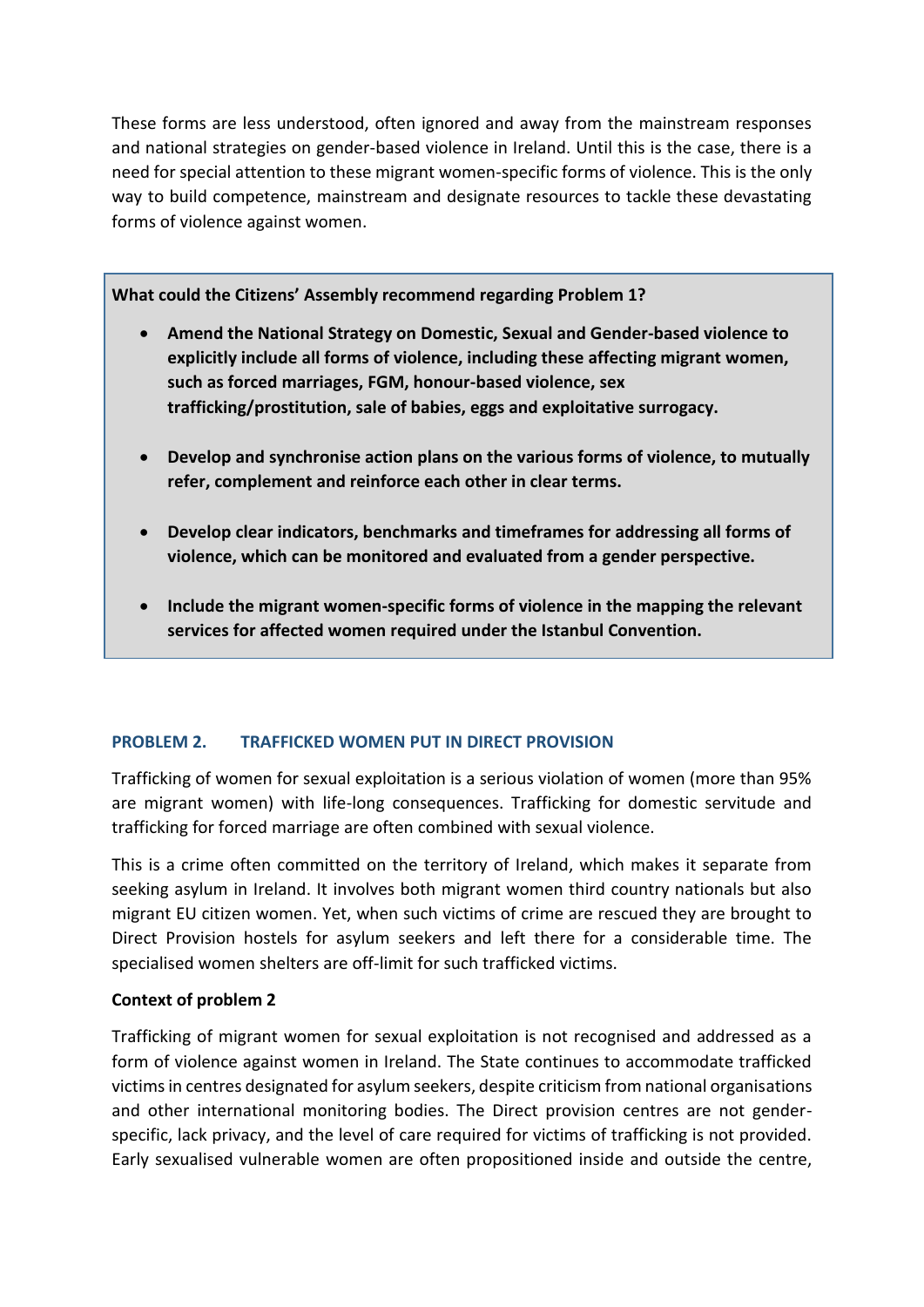and they are preyed upon by buyers of sex in the vicinity of the centres and near the bus stops in town, with busses bringing them to the hostels.

These forms of violence involve multiple rapes, subjugation and lead to high rate of posttraumatic stress disorder. They are difficult to recover from and to resume normal relationships and a productive role in society. Many countries use the expertise of established violence against women services to respond to such victims. For example, in Northern Ireland, Women's Aid is tasked and resourced to accommodate trafficked women.

**What could the Citizens' Assembly recommend regarding Problem 2?**

- **Allow/resource the women's refuges to offer emergency accommodation for rescued trafficked women.**
- **Create a small specialised shelter (with a capacity of up to 20 women) for the recovery of trafficked sexually exploited women.**
- **Allow/resource privately rented small properties with geographical spread in areas around the country with available specialist support, e.g. Cork, Limerick, Athlone.**

# **PROBLEM 3. DEPENDENT MIGRANT WOMEN IN DOMESTIC VIOLENCE**

Migrant women who do not have an autonomous immigration status (status in their own right) are especially vulnerable in situation of domestic violence. These women are dependent on their husbands/partners, who are viewed by the State as a 'primary migrant'.

Such dependent migrant women are inclined to endure domestic abuse longer than their nonmigrant counterparts as they are threatened by the possibility to become undocumented, homeless, risking deportation and without means of support. It is totally unacceptable that such women find themselves in a situation whereby their rights are dependent on abusive husbands/husbands. Domestic abusers holding the primary immigration status in the State often use their privileged status to exert control over their victims and often threaten or impose on their wives separation from their children as means of will subjugation.

# **Context of problem 3**

Dependent residence status is an unnatural family situation in itself, which affects primarily and disproportionately migrant women. This status has detrimental effects on women, in terms of their social inclusion, self-confidence and integration chances.

The family reunification approach taken in each country establishes whether to attach a family to one particular migrant. Many EU countries have already abolished this approach and the entailing 'dependent status', and now guarantee the autonomous status of spouses, such as the situation in Belgium, Norway, the UK and Sweden.